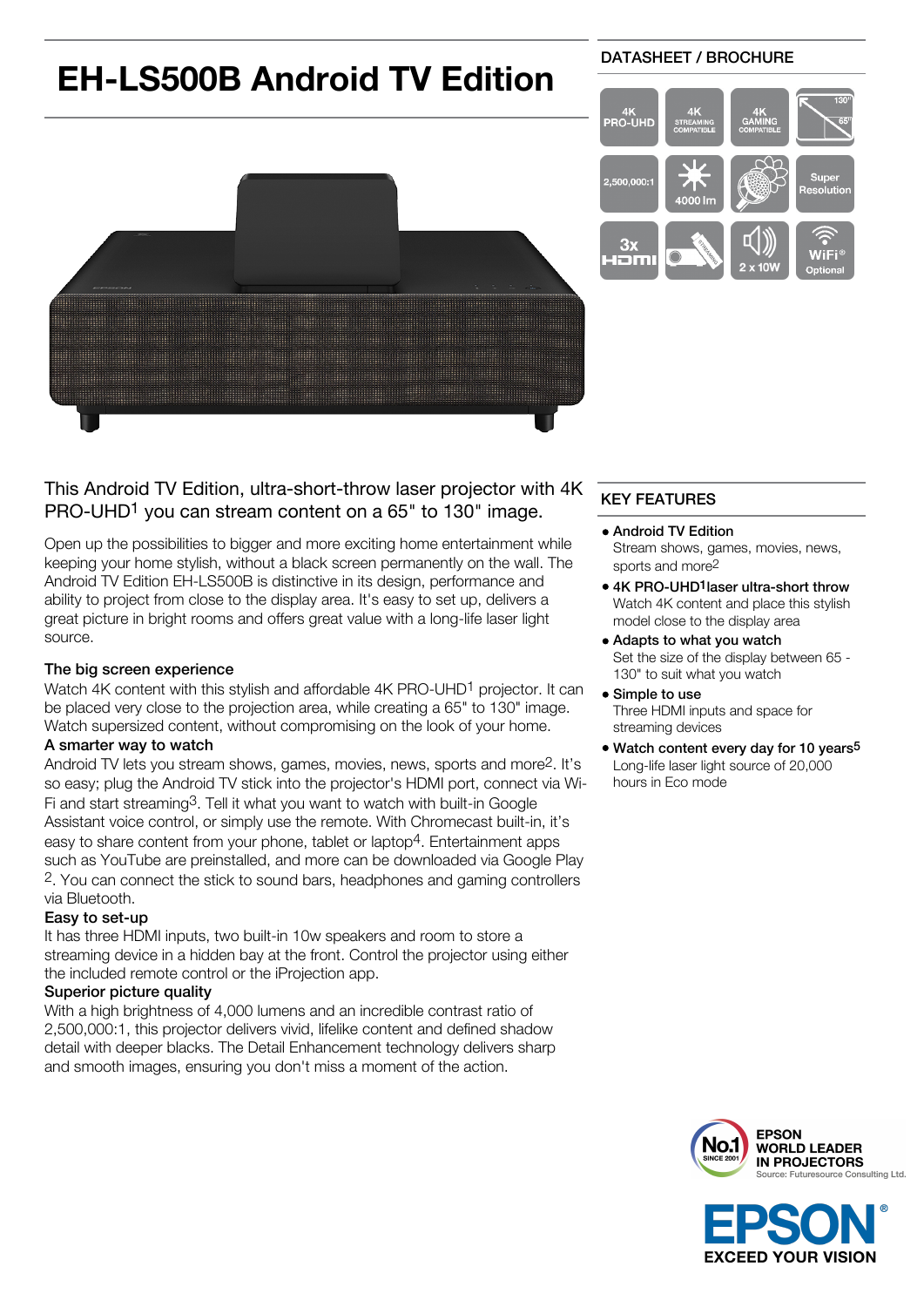### **EH-LS500B Android TV Edition**

### WHAT'S IN THE BOX

- CD Manual
- Main unit
- Power cable
- Quick Start Guide
- Remote control incl. batteries
- Warranty document
- Android TV dongle